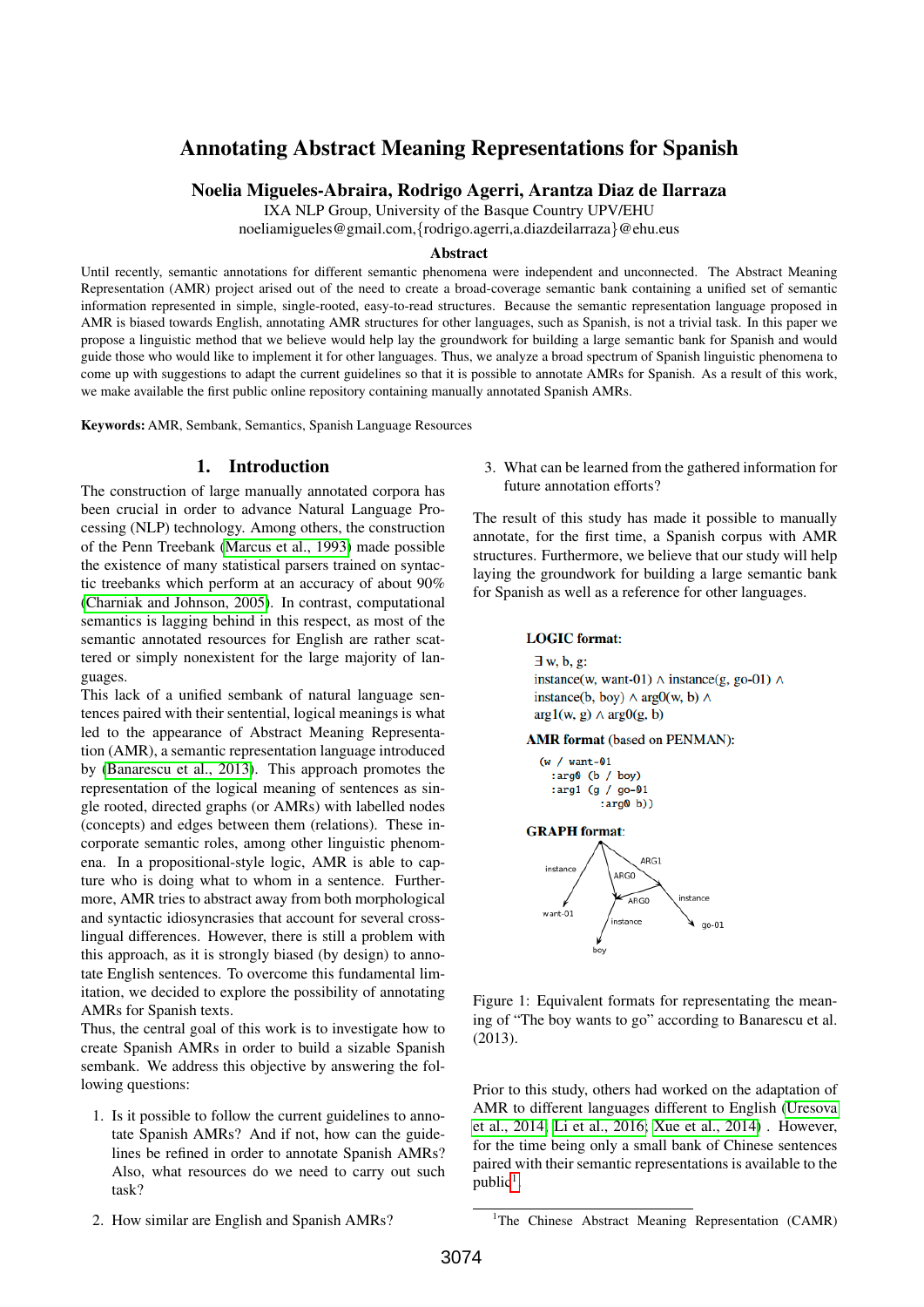## 2. Background

AMR as a semantic representation language appears based on the assumption that we lack a simple readable semantic bank of natural language sentences "paired with their whole-sentence, logical meanings" [\(Banarescu et al.,](#page-4-2) [2013\)](#page-4-2). Thus, they started annotating the logical meaning of sentences, for which a particular sentence is encoded as a Directed Acyclic Graph (DAG). The ultimate goal is to encourage advances in different NLP tasks, including Statistical Natural Language Understanding (SNLU) or Statistical Machine Translation (SMT), amongst others. The idea is to do this by enabling rapid human annotation of broad coverage corpora. Some phenomena that AMR addresses include discourse connectives, semantic roles, intrasentential coreference, named entities (and wikification), questions, negation, and modality. AMR features a three-way annotation format: a logic-based format [\(Davidson, 1980\)](#page-4-6), an AMR format, and a graph format. The three are equivalent. An example can be seen in Figure [1.](#page-0-1)

AMR strives to capture many aspects of meaning in a single simple data structure. To do that, it tries to abstract away from morpho-syntactic idiosyncrasies. AMR uses Prop-Bank (PB) framesets [\(Kingsbury and Palmer, 2002\)](#page-4-7). Thus, each frame presents annotators with a list of senses which contains its own number of core arguments. AMR defines around a hundred semantic relations. These relations consist of core ":ARGX" roles (frame arguments), noncore roles (general semantic relations), roles for quantities, for date-entities, operators such as ":opX" and ":prep-X", multi-sentence roles, and a conjunction role. Simple roles often correspond to a reified concept. AMR does not dictate a mandatory way of applying rules. Instead, it promotes personal interpretation of researchers about how strings are related to meanings. For specific details about AMR annotation guidelines, please read Banarescu et al.  $(2013)^2$  $(2013)^2$  $(2013)^2$ .

#### 3. Methodology

Our methodology aims to determine whether if it is possible to annotate Spanish meaning representations following the current Abstract Meaning Representation (AMR) guidelines. The key is to detect aspects of meaning in Spanish sentences that cannot be represented when applying the current AMR guidelines. After the identification of such relevant linguistic aspects, we propose a new set of guidelines so that the annotation of these within the AMR framework will be possible. During the preliminary stage of this phase, we manually created a sample of Spanish AMRs according to the original AMR annotation scheme. Next, we identified any missing aspects of meaning that AMR failed to represent. Finally, we designed an extension of the annotation scheme to potentially meet those needs. This refinement in the AMR annotation standard stays true to the AMR syntax.

To carry out this analysis, we decided to use The Little

Prince Corpus<sup>[3](#page-1-1)</sup>. The corpus contains 1652 sentences represented in AMR structures for both English and Chinese. As the AMR project points out, using this freely available corpus would allow researchers to compare different representations of the same text. The selection of these sentences was not a random process. First, we translated about 250 sentences from The Little Prince. Then, we made a comparison between the resulting pairs of English-Spanish sentences. Out of those, we narrowed down the number to 50, resulting in a selection of sentences that includes a wide range of linguistic phenomena, including nominal ellipses, clitic pronouns, gender, verbal periphrases and locutions, double negatives, nominalization and verbalization, affixes, and some key words that have a special treatment in AMR. To choose these, we also paid attention to the level of structural cross-lingual variation that the sentence pairs exhibit, just so we could study both language pairs whose structures align well and those whose structures do not align well. Declarative, interrogative, exclamatory, and imperative sentences are covered. For our purpose, we consider that this number of sentences, in spite of being small, is good enough to detect a reasonable amount of Spanishspecific constructions that the current English-only version of AMR is not able to represent.

The following section details the main Spanish linguistic phenomena identified in this study and the solutions we propose in order to provide an AMR representation addressing them.

#### 4. Annotation Examples

We have identified seven main Spanish linguistic phenomena that cannot be represented in AMR under the current guidelines: NP ellipses, third person possessive pronouns, third person clitic pronouns, the usage of *se*, gender, certain verbal constructions such as verbal periphrases and locutions, and double negatives. We therefore decide to extend the AMR annotation guidelines to be able to annotate such cases [\(Migueles Abraira, 2017\)](#page-4-8). In this paper we discuss the first 4 out of these 7 phenomena. Before we start, though, it is important to explain why we chose to adapt the current guidelines by converting some roles, reifications, modals, and special words into their Spanish counterparts. This need arises from the fact that sometimes certain roles and relations which receive a special treatment in AMR lead to confusion if we try to use them as such in Spanish. For instance, many roles like ":prep-X" present a problem. Not only because the annotator may not know to which such role is referring to but also because the equivalences between Spanish and English prepositions might not be straightforward, one-to-one correspondences. For example, the English equivalents for the Spanish preposition *en* could be one of the following: "in", "inside", "into", "within", or "by". In such case, an annotator would have to figure out which preposition should be used, and how, because not all prepositions are annotated with the role ":prep-X.". To solve this and other issues, we propose the conversion of roles, reifications, modals, and special words from English to Spanish. Hence, from now onwards, we

Bank is available at:[http://www.cs.brandeis.edu/](http://www.cs.brandeis.edu/~clp/camr/camr.html) [˜clp/camr/camr.html](http://www.cs.brandeis.edu/~clp/camr/camr.html)

<span id="page-1-0"></span> $2$ Also, the more detailed annotation guidelines are available here: [https://github.com/amrisi/](https://github.com/amrisi/amr-guidelines/blob/master/amr.md) [amr-guidelines/blob/master/amr.md](https://github.com/amrisi/amr-guidelines/blob/master/amr.md)

<span id="page-1-1"></span><sup>3</sup><https://amr.isi.edu/download.html>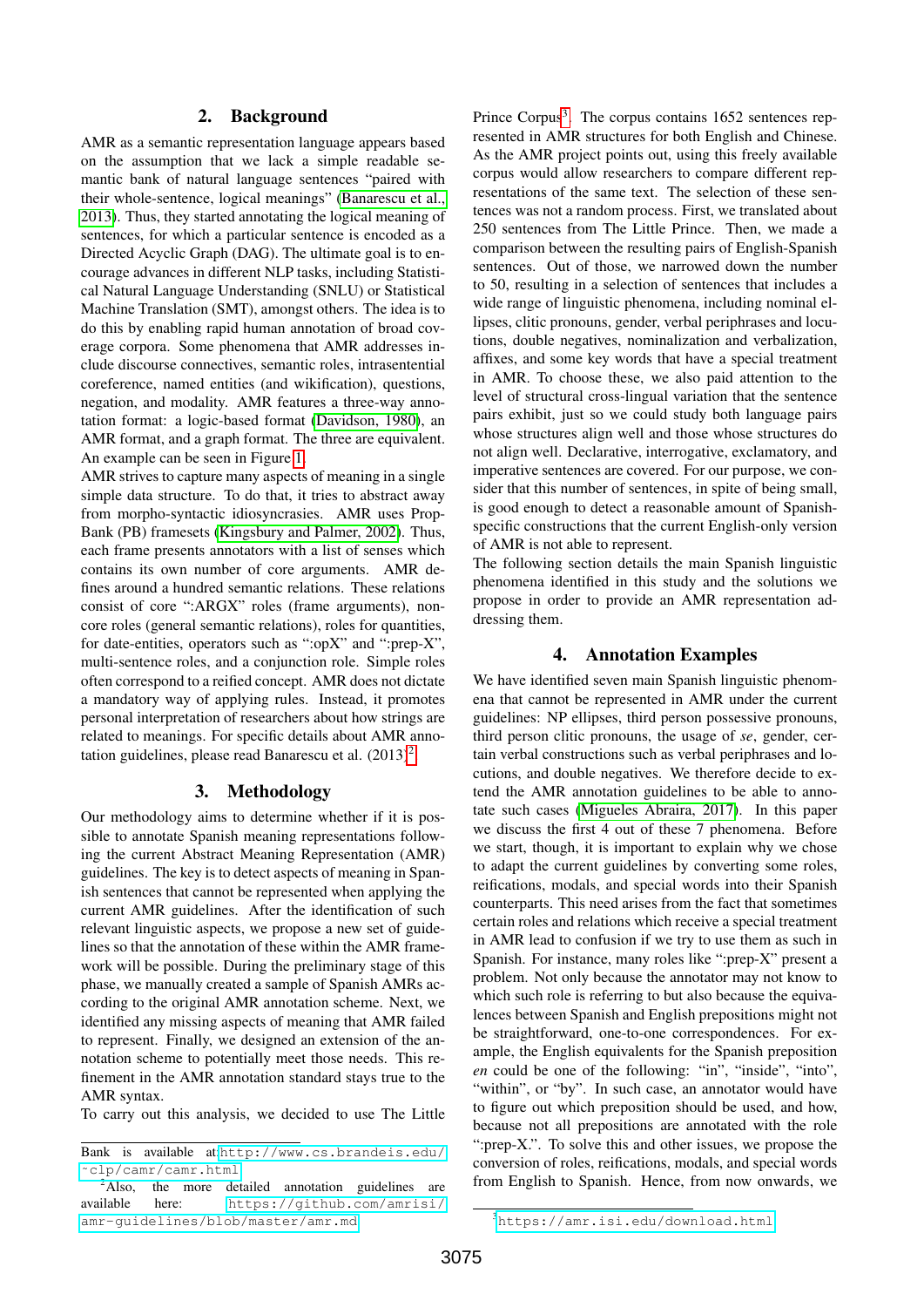will apply such conversions (see [\(Migueles Abraira, 2017\)](#page-4-8) for more details).

## 4.1. NP Ellipses

Because of the nature of Spanish grammar, nominal ellipsis in Spanish is pervasive. In most cases, we will find either a conjugated verb and/or a clitic pronoun that indicates person. So, technically, there is no need to add a Noun Phrase (NP) unless we need to clarify the subject.

(1) Carla tiene prisa. Tiene cita con el dentista. Carla is in a hurry. (She) has an appointment with the dentist.

If we look at the second sentence on its own, we know that we are talking about a single female entity in the English version. In Spanish, however, we do not. While annotating the English version, one would add "she" rather than "he" or "it" as the entity that has an appointment with the dentist. Unfortunately, in the Spanish version, the only information that we have about such entity is that it refers to a secondperson singular entity. There is a reference to an entity, even if we do not know which entity due to a lack of content (remember that AMR treats the semantic meaning of single sentences). The same would happen with the plural pronoun "they" - as it would be addressed in the sentence. However, the Spanish version *Tienen cita con el dentista* could imply that the entity is either the plural form *ellos* (masculine or generic masculine) or the plural form *ellas* (feminine). The ellipsis in this case has left the gender of the agent role underspecified. If we represent such sentence following AMR guidelines, we do not explicitly state that there is such underspecification.

```
(t / tener
 :ARG1 (c/cita
 :prep-con (d / dentista)))
```
Thus, whenever there is a nominal ellipsis, we propose to use a concept *ente* ("being") that is mapped to a non-core role *:sinnombre* (":nameless") and followed by a concept of the same name. This decision is based on the idea that not including an entity that performs an action in the annotation, when the sentence evidently states that there is one, would lead to an inaccurate semantic meaning representation. If there is a referenced or, at least partially referenced, entity, the logical thing to do would be to add such entity to the resulting AMR. Below there is an example of the proposed annotation of a third person nominal ellipsis following this new rule.

```
(t / tener
 :ARG0 (e / ente
     :sinnombre (s / sinnombre))
 :ARG1 (c / cita
     :prep-con (d / dentista)))
```
As we can see in this example, the concept *ente* would be related to the root node *tener*. In the English AMR, this would actually correspond to the concept "she."

```
(h / have-03
 :ARG0 (s / she)
 :ARG1 (a / appointment-02
     :ARG0 s
     :ARG1 (d/ dentist)))
```
#### 4.2. Third Person Possessive Pronouns

When it comes to annotate ellipses in possessive NPs, another issue arises. This has to do with the third person singular and plural possessive pronouns *su* and *sus*. The problem, once again, is not knowing much about the possessor. For instance, *su* could be translated as "his", "her", "its", "they," or even "your" (formal language). The difference here, unlike in the previous phenomenon, is that the possessive entity is actually present in the sentence. AMR currently marks possession using a *:posee* operator following by the concept (his, her, its, etc.). Given that for Spanish this is underspecified, the argument of the operator *:posee* should be *su* but we need to explicitly state that its meaning is not fully specified. Again, bear in mind that to know the exact entity to which any of these pronouns is referring to, one needs to have access to contextual information. Because AMR only looks at individual sentences, we are not sure who the possessor is. Then, rather than implying that the possessor is "he", "she", "they," or "you" without really knowing if that is the case, whenever there is ellipsis in possessive NPs, we also annotate an entity with the concept *ente*. This, however, is tagged with the non-core role *:sinespecificar* (":unspecified"). The latter is followed by the possessive pronoun in singular form, as it is shown in the following AMR structure:

```
(2) Su casa es grande.
 (His/her/its/your) house is big.
```

```
(g / grande
 :campo (c / casa
     :posee (e / ente
         :sinespecificar (s / su))))
```
## 4.3. Third Person Clitic Pronouns

A similar complication occurs when attempting to annotate third person clitic pronouns. Consider the following example in which *lo*, as a clitic pronoun, fails to provide much information of the entity that it refers to because it is semantically underspecified. As far as we know, it could be equally associated to an animate or inanimate being. For instance, we could break down the word *mándaselo* into three components: *manda* +  $se$  +  $lo$ , where *manda* is the second person singular of the verb *mandar* ("to send"), *se* is an enclitic pronoun that means "to (him/her/it)" and *lo* is another enclitic pronoun that refers to an underspecified entity in third person singular.

(3) Mándaselo ahora. Sent (it/him) to (him/her/it) now.

Once again, following the idea that ignoring a present entity would lead to an inaccurate semantic meaning representation, we generally annotate enclitic and proclitic pronouns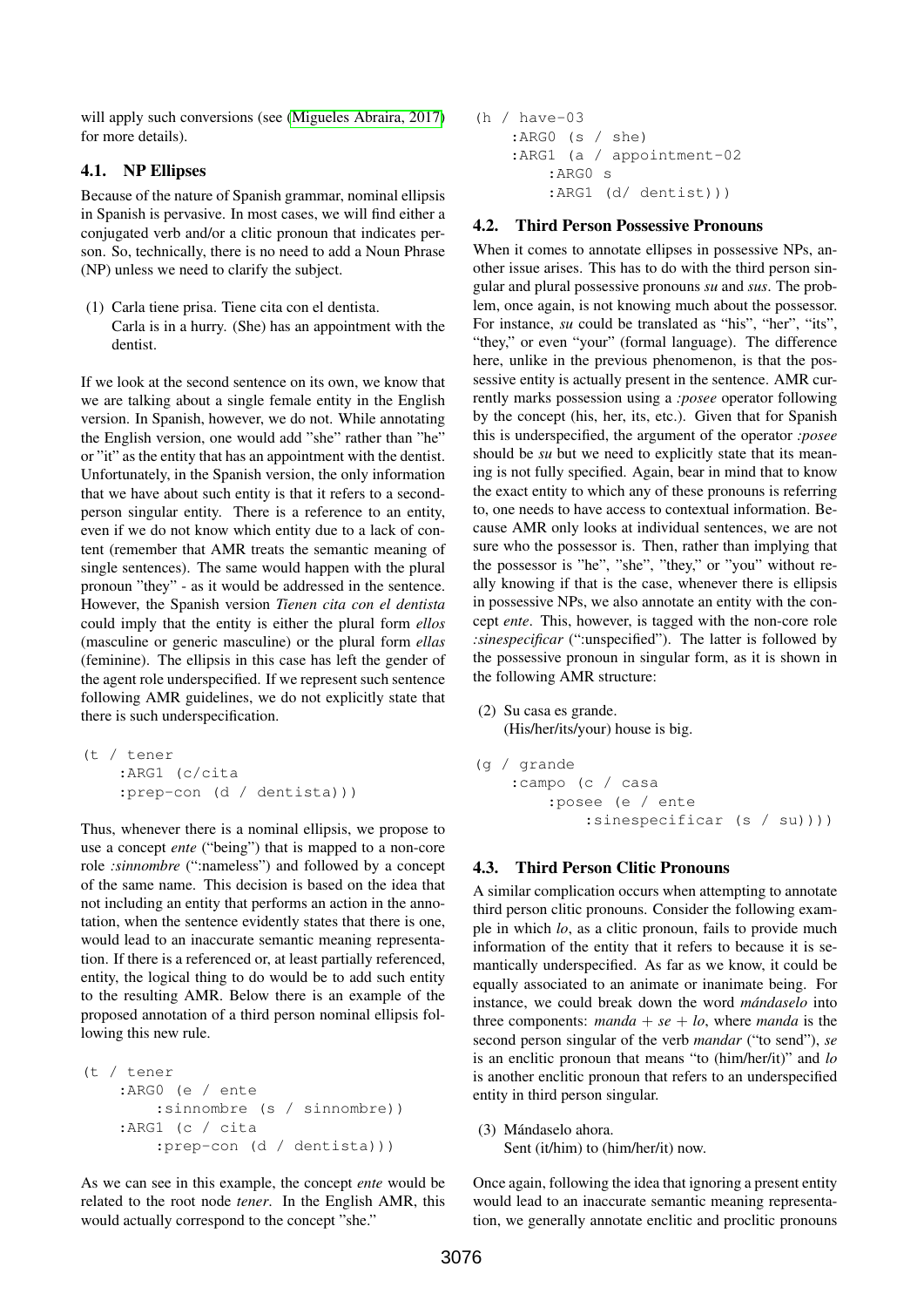| Type of se                                  | <b>Description</b>                                                          | <b>Examples</b>                                                      |
|---------------------------------------------|-----------------------------------------------------------------------------|----------------------------------------------------------------------|
| Se as an indirect object                    | Substitutes le or les when they appear together with direct object pronouns | Se lo regala ("(S)he/they gave it to (someone)")                     |
| <b>Reflexive se</b>                         | The subject and the object have the same referent                           | Se ducha ("(S)he showers")                                           |
| <b>Reciprocal se</b>                        | Expresses mutual action or relationship                                     | Se miran ("They look at each other")                                 |
| Se as a component of a pronominal verb      | Acts as a morpheme and has no syntactic function                            | Se quejan ("They complain")                                          |
| Intransitive se with a voluntary subject    | Makes the verb intransitive; the subject performs the action                | Se traslada ("(S)he relocates")                                      |
| Intransitive se with an involuntary subject | Makes the verb intransitive; the subject experiences or receives the action | Se alegraron ("They rejoiced")                                       |
| <b>Emphatic se</b>                          | Intensifies the meaning of a verb                                           | Se bebió una botella de vino ("(S)he drank a bottle of wine")        |
| <b>Accidental se</b>                        | Corresponds to non-intentional actions                                      | Se les derrama el café ("They spill the coffee over")                |
| <b>Aspectual se</b>                         | Adds aspectual meaning                                                      | Se duerme ("(S)he falls asleep")                                     |
| Passive se                                  | Places the influence on the action rather than on the doer/actor            | Se diseñó la catedral ("The cathedral was designed")                 |
| Impersonal se                               | Makes no specific reference (refers to people in general)                   | En este restaurante se come bien ("You eat well in this restaurant") |

<span id="page-3-0"></span>Figure 2: *Se* usage with examples according to Lozano (2005)

in the same way that we annotate third-person possessive NPs to cover this information. Consider the next annotation.

```
(m / mandar
:modo imperativo
 :ARG0 (t / tu)
 :ARG1 (e / ente
     :sinespecificar (1 / lo))
 :ARG2 (e2 / ente
     :sinespecificar (s / se))
 :tiempo (a / ahora))
```
Constructions of this kind tend to be quite straightforward in English (see example below). But in Spanish, the semantic meaning may not be that clear without taking previous sentences into consideration. To not come up with either an incorrect or too ambiguous annotation, we consider the use of this relation to help the system. For instance, while translating AMRs to plain text.

```
(s / send-01
 :ARG0 (y / you)
 :ARG1 (i / it)
 :ARG2 (h / he)
 :time (n / now))
```
## 4.4. *Se* Usage

With at least eleven uses (Figure [2\)](#page-3-0), *se* is quite possibly the most versatile pronoun in the Spanish language ([\(Lozano,](#page-4-9) [2017\)](#page-4-9);(Millán, 1990); [\(Haywood et al., 2008\)](#page-4-11)). In most cases, the problem that we encounter is not knowing who or what is the direct or the indirect object. As seen in the previous example *mándaselo ahora*, we simply do not know to whom (or what) it needs to be sent. Only context could tell us that but AMR currently does not focus on the analysis of interconnected sentences. At this point, we are left with no other choice but to include something to cover semantic underspecification. To do that, we follow the aforementioned clitic annotation procedure. Semantic underspecification is also the norm for the rest of the uses of *se*. However, the solutions provided to represent each use in AMR vary. Thus, when *se* is reflexive, we use reentrancy, as we can see in the AMRs below:

(4) Se gusta. (She/he/it) likes (her/him/it)self.

```
(g / gustar
 :ARG0 (e / ente
     :sinespecificar (s / se))
 :ARG1 e)
```
The criterion to annotate reciprocal *se* is slightly different. We also use reentrancy, but we add a concept named *se* $recíproco (reciprocal-se).$ 

```
(5) Se gustan.
 They like each other.
```

```
(g / gustar
 :ARG0 (e / ente
     :sinespecificar (s / se-reciproco))
 :ARG1 e)
```
Note the difference with the English equivalent:

(l / like-01 :ARG1 (e / each :mod (o / other)))

If we consider impersonal and passive usages of *se*, a different issue applies. Once again, we do not know who or what performs a given action. However, in these cases there is no subject that is explicitly stated in the sentence.

(6) Se vende casa rural. Country house on sale.

```
(v / vender
 :ARG1 (c / casa
 : mod (r / rural)))
```
# 5. Concluding Remarks

This research project is the first step towards the construction of a sizable sembank of Spanish sentences paired with their sentential, logical meanings. Our main goal was to study how to create Spanish Abstract Meaning Representations (AMRs).

As we have seen, the current guidelines, as they are, fail to represent Spanish semantic representations fully. This is no surprise, since it is clearly stated in the guidelines that AMR is not an interlingua. On a positive note, we have